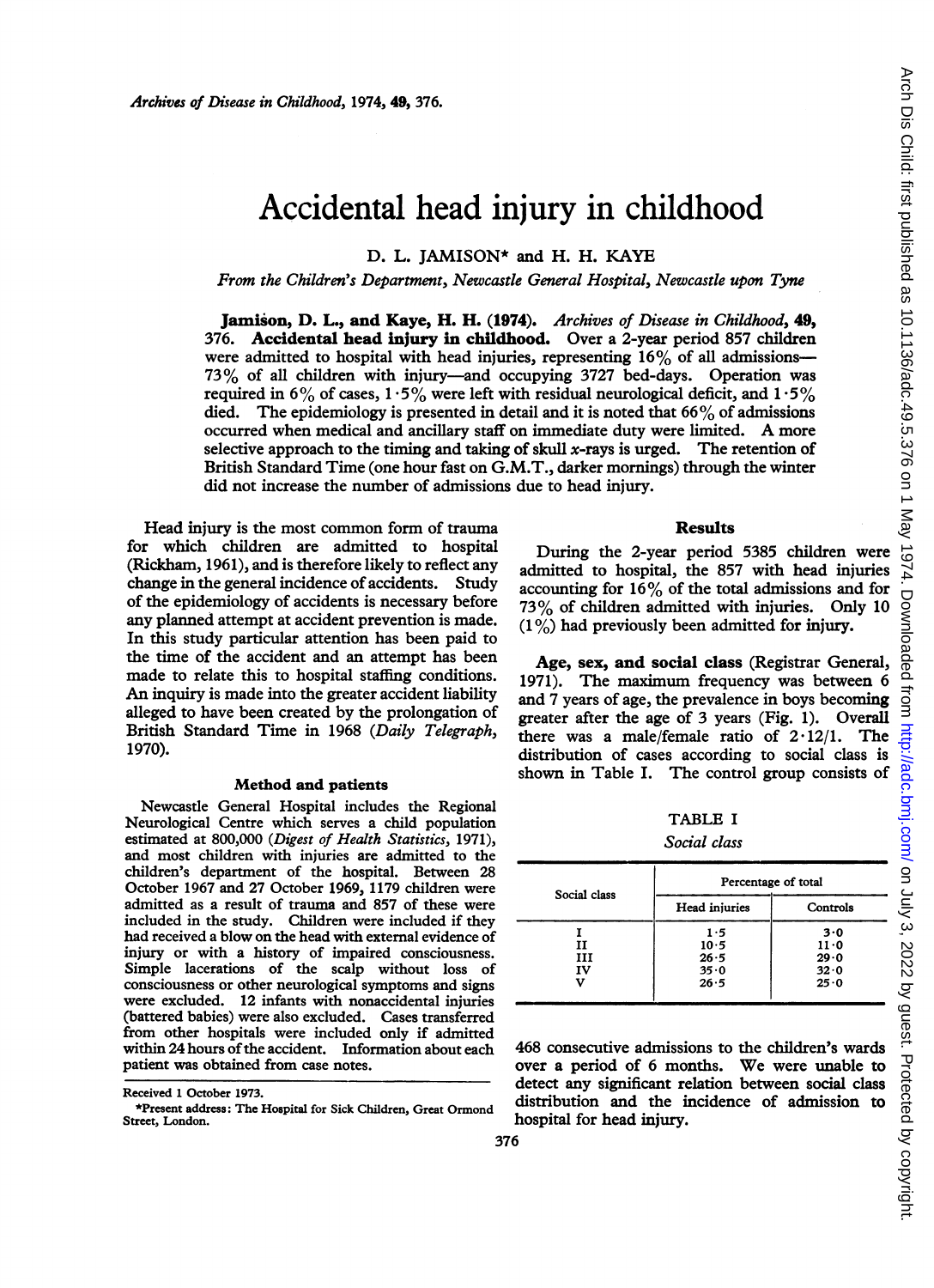

FIG. 1.-Distribution of cases of head injury according to age and sex.

Time of accident and hospital admission. Most accidents occurred between 15.00 and 19.00 hours when school was closed. During the summer the high incidence continued until 20.00 hours, and in winter the number of accidents fell after 17.00 hours. Head injuries were more common in summer (307) than in winter (117).

Only two head injuries were admitted as a result of accidents occurring in the extra darkness created by the continuance of British Standard Time into the winter of 1968/9. One of them was sustained indoors and the other occurred outside but in a domestic situation. No road traffic accidents occurring during this period of the day resulted in head injury admissions.

The most common time for admission to hospital (Fig. 2) was between 19.00 and 21.00 hours. A few patients were transferred from other hospitals because of signs related to the use of mydriatics or anticonvulsants. Most children stayed in hospital between 24 and 48 hours, but 80 were in for more than one week and 12 stayed in longer than one month. The 857 patients occupied 3727 bed-days in the 2-year period.

Nature and place of accident (Fig. 3 and 4). Younger children appear to be injured more



FIG. 2.-Time of admission to hospital.

commonly indoors and older children outdoors. Once competence at bicycle riding is achieved, children seem just as likely to fall off whatever their age. Prominent among indoor accidents were falls down stairs (4% of all admissions) and out of windows  $(5\%)$ ; whereas outdoor accidents were caused by falls from walls  $(5\%)$  and roofs  $(3\%)$ . Some of these occurred in derelict buildings. In the recreation area falls from slides, swings, and trees predominated.

Road traffic accidents involved 280 children (33%) and the majority were pedestrians, 5 being associated with ice cream vans. 83 children (30%) were in the 5- to 8-year-old group,  $63 (22%)$  were in the preschool age group.

**Symptoms and signs.** Drowsiness  $(63\%)$  and vomiting  $(55\%)$  were the most common symptoms, a history of loss of consciousness being noted in only 36%, headache in 30%, and amnesia or confusion in  $25\%$ . 42 children  $(5\%)$  had convulsions for the first time after their head injury. The incidence was the same in the under 5-year-old group as in the over 5-year-olds. 4 other children with convulsions had a previous history of epilepsy. Symptoms of ataxia were recorded in <sup>17</sup> cases (2%). A transitory visual loss was complained of by 13 patients  $(1.5\%)$ , another 10 had 'blurred vision', and 5 experienced transitory diplopia.

Impaired consciousness was found on admission in 251 children (29%) (Fig. 5). Between 30 and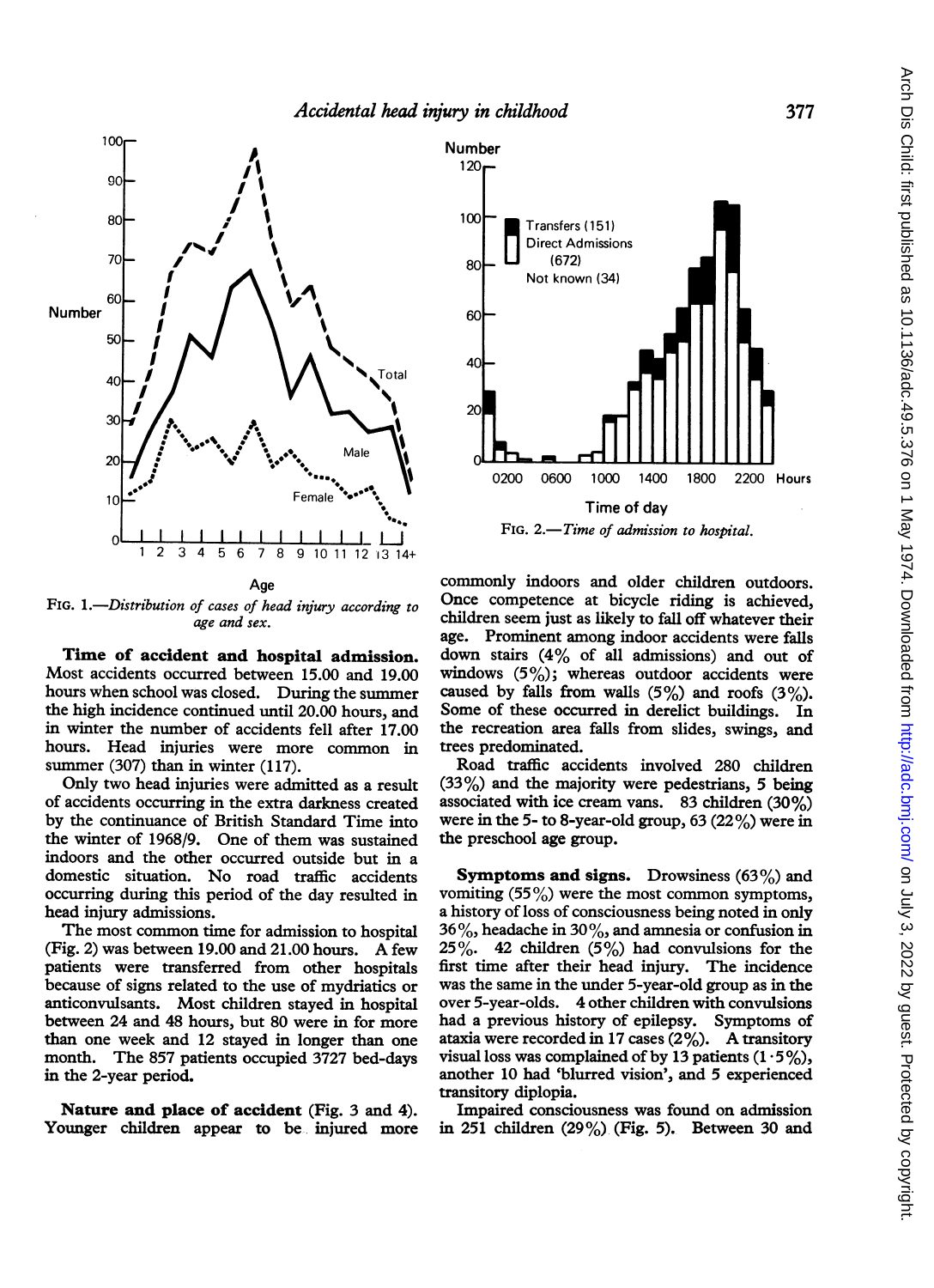## 378 Jamison and Kaye



FIG. 3.-Site of accident (road traffic accidents excluded).

34% of each age group were affected, except that in children under 18 months only 13% had impaired consciousness.  $16\%$  had other neurological signs which increased in incidence with age (Table II). Other injuries sustained included fractures, particularly of the long bones, extensive soft tissue



FIG. 4.-Road traffic accidents.

injuries, ruptured abdominal viscera, and pneumothorax.

## TABLE II

#### Neurological signs

| Total of 416 cases in 1 yr                                                                                                                                                                                                 | No.                | %               |
|----------------------------------------------------------------------------------------------------------------------------------------------------------------------------------------------------------------------------|--------------------|-----------------|
| Extensor plantar response (over 18<br>months of age)<br>Other pyramidal signs, e.g. hemiparesis<br>Pupillary abnormality (mydriatics<br>excluded)<br>Meningism<br>Facial nerve palsy<br>Photophobia<br>Ataxia<br>Dysphasia | 27<br>17<br>2<br>2 | 6<br>1.6<br>1.6 |

Radiology and surgery. The results of plain film examinations of the skull are summarized in Table III. 32 children  $(4\%)$  showed evidence of a

#### TABLE III

#### Skull radiology

|                               | No. | ℅  |
|-------------------------------|-----|----|
| No fracture seen              | 612 | 72 |
| Unsuspected unrelated lesions |     | 0  |
| Linear fracture               | 163 | 19 |
| Depressed fracture            | 43  |    |
| Compound fracture             | 10  |    |
| Total with fractures present  | 216 | 25 |
| No films taken                | 29  | я  |



FIG. 5.-Depth of unconsciousness on admission to hospital.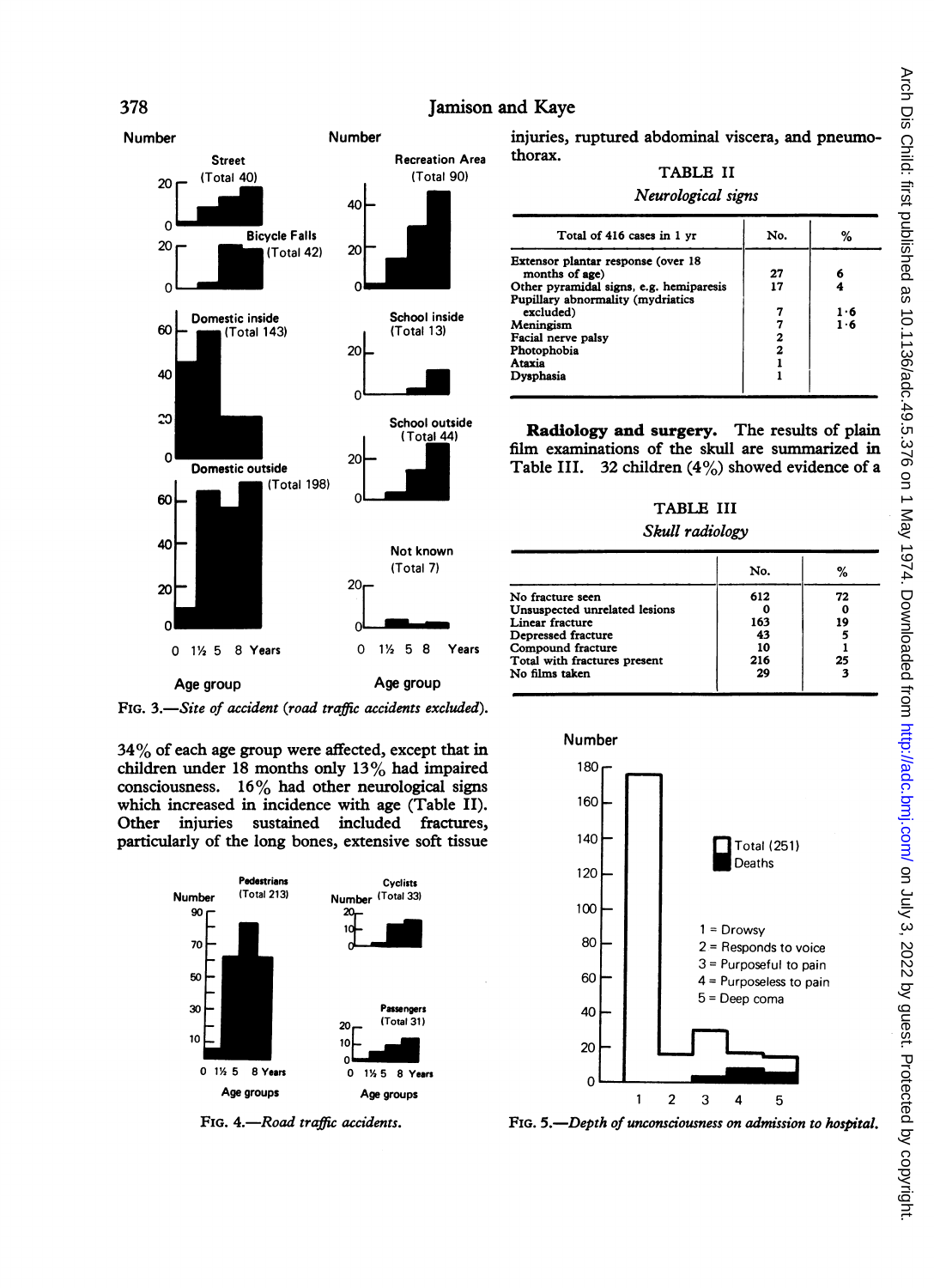fracture involving the air sinuses or associated with an overlying laceration and were therefore treated as compound fractures. A further <sup>27</sup> cases were treated as compound fractures because of bleeding from inside the auditory meatus, though no fracture of the base of the skull had been seen on  $x$ -ray. Additional neuroradiology was performed in 14 cases  $(1.6\%)$ .

Excluding facial lacerations and minor scalp wounds, surgery to the head was performed in 51 patients  $(6\%)$ . Those requiring operation to soft tissues numbered 15 (2%), operation for fracture 15  $(2\%)$ , and 21 cases required operation because of evidence of raised intracranial pressure.

Ten cases had subdural  $(1.2\%)$  and 4 had extradural haemorrhages, all of the latter surviving without handicap. Half of the cases with subdural haemorrhages died.

Residual sequelae and deaths (Tables IV and V). Apart from 2 children, residual sequelae were found only in patients who had sustained their original injuries in road traffic accidents. Over half of the deaths were pedestrians who were knocked over by motor vehicles. 10 of the 14 deaths occurred within 48 hours of admission.

#### Discussion

The fact that head injury is twice as common in boys as in girls has been shown in most previous surveys (Rowbotham et al., 1954; Burkinshaw, 1960; Partington, 1960; Read et al., 1963; Hendrick, Harwood-Hash, and Hudson, 1964; Klonoff and Robinson, 1967; Rune, 1970), and is probably due to

the more adventurous spirit of older boys. Though it has been suggested that children admitted with head injury come from an accident-prone background (Hjern and Nylander, 1964), only 1% of our cases had been previously admitted for injury. This is comparable to Partington's figure of  $1.6\%$ (Partington, 1960).

The vulnerability of children to road accidents is influenced by factors such as crowding of the family, the availability of play facilities, and whether or not the mother is pregnant or goes out to work (Backett and Johnston, 1959), but we did not find that this was reflected in the social class distribution of our patients. Well over half the accidents occurred out of doors where children are less likely to be under direct parental supervision, and the high incidence of accidents in the street suggests a general lack of safe recreational facilities. The higher incidence of accidents in summer merely reflects the longer period of daylight after school when the majority of children sustained their injuries.

At the time when most children are admitted to hospital (19.00-21.00 hours) the ward is usually covered by the minimum number of junior staff, and their naturally cautious approach results in a smaller number of children being observed at home by their parents (Lewin, 1963). Many children are drowsy in the evening for a more common reason than their head injury----the approach of bedtime. 25 of our cases were discharged before 24 hours and probably fall within this category.

Two-thirds of admissions occurred when laboratory, radiography, and nursing staff were on a night basis, and as all but <sup>3</sup>% had plain film skull

| Age $(yr)$       | <b>Sex</b> | Time in hospital<br>(dy) | <b>Circumstances</b>                    | Sequelae                                                                                            |
|------------------|------------|--------------------------|-----------------------------------------|-----------------------------------------------------------------------------------------------------|
| 7                | M          | 32                       | Fell 25'                                | Hyperactive: IO 80                                                                                  |
| 9                | M          | 133                      | <b>RTA</b> cyclist                      | Hydrocephalus                                                                                       |
| $\overline{2}$   | M          | 10                       | RTA pedestrian                          | 2 mm depressed fracture followed by 2 attacks of<br>meningitis; dural tear repaired 14 months later |
| 2                | M          | 78                       | RTA pedestrian                          | Reduced IO; blind; communicating hydrocephalus                                                      |
| 7                | M          | 99                       | RTA pedestrian                          | Left subdural hygroma; reduced IQ; spastic<br>tetraplegia                                           |
| 9                | м          | 23                       | Domestic outdoor<br>(derelict building) | Residual right hemiparesis                                                                          |
| 13               | M          | 39                       | RTA pedestrian                          | Personality change                                                                                  |
| 6                | F          | 119                      | RTA pedestrian                          | Right hemiparesis with affected speech; fits                                                        |
| $\boldsymbol{9}$ | M          | 120                      | RTA pedestrian                          | Tetraplegia; no speech; responds slowly to<br>commands                                              |
| 8ł               | F          | 19                       | RTA cyclist                             | Persistent ataxia                                                                                   |
| 4                | M          | 8                        | RTA pedestrian                          | Residual right hemiparesis                                                                          |
| 6                | ${\bf F}$  | 20                       | RTA pedestrian                          | Residual right hemiparesis                                                                          |
| 9                | M          | 197                      | RTA pedestrian                          | Spastic tetraplegia; hydrocephalus                                                                  |
|                  |            |                          |                                         |                                                                                                     |

TABLE IV

Sequelae

RTA, road traffic accident. 4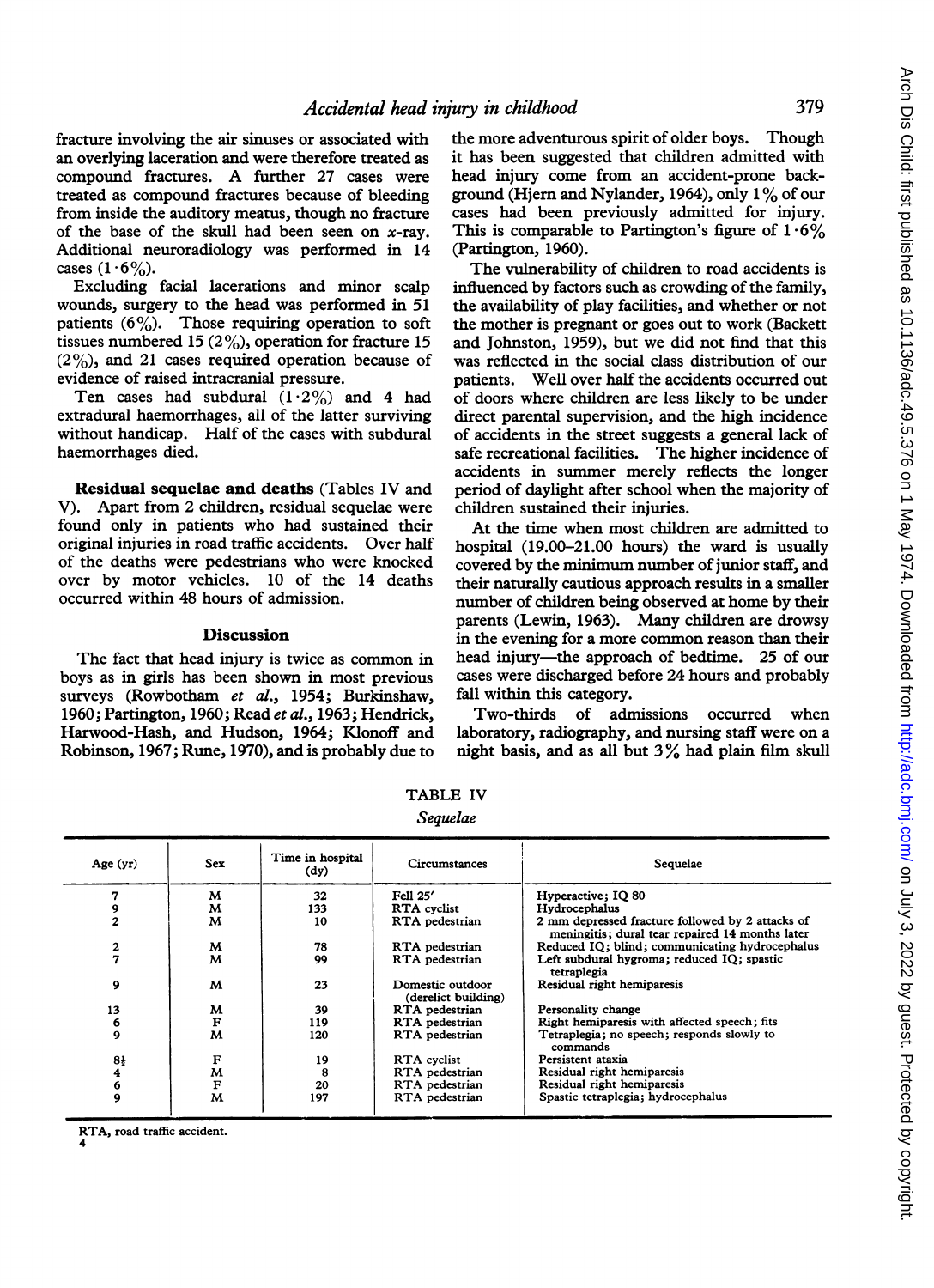## 380 Jamison and Kaye TABLE V

| Age<br>(yr)         | <b>Sex</b>   | Circumstances                                               | Depth of<br>unconsciousness* | Pupillary<br>abnormality | Other<br>neurological<br>signs         | Time in<br>hospital<br>(dy) | Cause of death                                                                 |
|---------------------|--------------|-------------------------------------------------------------|------------------------------|--------------------------|----------------------------------------|-----------------------------|--------------------------------------------------------------------------------|
| 5                   | F            | RTA pedestrian                                              | 5                            |                          |                                        | $\mathbf 0$                 | Ruptured liver and spleen:<br>subdural haematoma                               |
| 4                   | F            | RTA pedestrian                                              | 5                            | $+$                      |                                        | 1                           | Bilateral subdurals (only one<br>side explored)                                |
| 3                   | M            | RTA pedestrian                                              | 4                            |                          | Decerebrate<br>rigidity                | $\mathbf 0$                 | Cerebral contusion                                                             |
| $\overline{\bf{4}}$ | F            | <b>Bannister fall</b>                                       | 5                            | $+$                      | Decerebrate<br>rigidity                | $\mathbf 0$                 | Cerebral lacerations                                                           |
| $\mathbf{2}$        | F            | Window fall                                                 | 5                            | $\ddot{}$                | Areflexia                              | $\mathbf 0$                 | Cerebral lacerations                                                           |
| 11                  | M            | RTA pedestrian                                              | 4                            | $\ddot{}$                | Areflexia.<br>periodic<br>breathing    | 1                           | Cerebral oedema + bilateral<br>subdurals (drained)                             |
| 11                  | F            | RTA pedestrian                                              | 4                            | $\mathrm{+}$             | Areflexia                              | 19                          | Cerebral contusion                                                             |
| 4                   | M            | RTA pedestrian                                              | 4                            | $\ddot{+}$               | Periodic<br>breathing                  | $\overline{\bf{4}}$         | Cerebral contusion (developed<br>hypernatraemia)                               |
| 10                  | $\mathbf{F}$ | RTA car passenger<br>whiplash hitting<br>head on windscreen | 3                            |                          | <b>Transitory left</b><br>arm paresis  | 5                           | Died 40 days later from<br>undiagnosed atlantoaxial<br>dislocation             |
| 9                   | F            | Slipped on rocks                                            | 5                            | $+$                      | Areflexia                              | 0                           | Cerebral contusion with<br>multiple skull fractures                            |
| 10                  | M            | Tree fall                                                   | 4                            |                          | Progressive<br>hemiparesis             | 1                           | Lacerated swollen brain<br>(repaired dural tear)                               |
| 3                   | м            | RTA pedestrian                                              | 4                            | $+$                      | Decerebrate<br>rigidity                | $\Omega$                    | Subdural (drained);<br>undiagnosed ruptured spleen                             |
| 5                   | м            | RTA pedestrian                                              | 4                            | $+$                      | Periodic<br>breathing                  | $\mathbf{1}$                | Contused temporal lobes;<br>drained subdurals                                  |
| 6                   | M            | RTA pedestrian                                              | 3                            |                          | Hyperreflexia,<br>extensor<br>plantars | 5                           | Pulmonary haemorrhage,<br>ruptured liver and<br>suprarenal; pituitary necrosis |

\*For key, see Fig. 5. RTA, road traffic accident.

 $x$ -rays on admission, this resulted in a considerable work load. The radiology of head injury has been influenced for many years by 'medicolegal' factors (Burkinshaw, 1972; Bell and Loop, 1971), but in practice the need for urgent neurosurgical intervention is judged on clinical observation (Matson, 1961). A skull x-ray can be of value in the assessment of cases requiring less urgent operation such as depressed fractures, and the presence of an angulated bone fragment may lead to suspicion of a dural tear. A fracture should be looked for in all children with full thickness scalp injuries (Miller and Jennett, 1968) because of the need for antibiotic cover in these cases. There seems to be no reason, however, why some of these less urgent examinations should not be delayed until a time when more adequate facilities are available, at the same time allowing the important duty of observation to be uninterrupted (Roberts and Shopfner, 1972).

Windows and stairs are still dangerous places for children, especially the preschool group, and the number of pedestrians involved in road traffic accidents (25%) emphasizes the vulnerability of children on the roads. This is especially so in the 5- to 8-year-olds (Hendrick et al., 1964; Bull, 1970),

and may be due to the relative imbalance of strength and co-ordination at this age.

In Birmingham (MacKay, 1969) it was found that 5/9 pedestrian traffic accident deaths occurred within 5 minutes of the accident so the 14 deaths after admission in this paper are 'late' deaths, though like Barr and Ralston's cases (1964), most occurred within 24 hours of admission. On admission they were characterized by coma and either areflexia or decerebrate rigidity. The importance of considering other injuries is shown by the children who died from an unrecognized ruptured spleen, a subdural haematoma on the unexplored side, and an atlantoaxial dislocation. At least half of the children with extradural haemorrhages would have died if there had been delay in the treatment. In the children reviewed by Harris (1957), 4/11 of those with extradural haematomata died because of delay in instituting therapy and, as in 2 of our cases, he noted a shorter history as compared with adults, often with no initial period of unconsciousness. One of our cases, like that reported by Lewin (1967), was apnoeic until the clot was removed. 3 of Harris's and one of our cases had no fracture on the  $x$ -ray, stressing the necessity for urgent operation